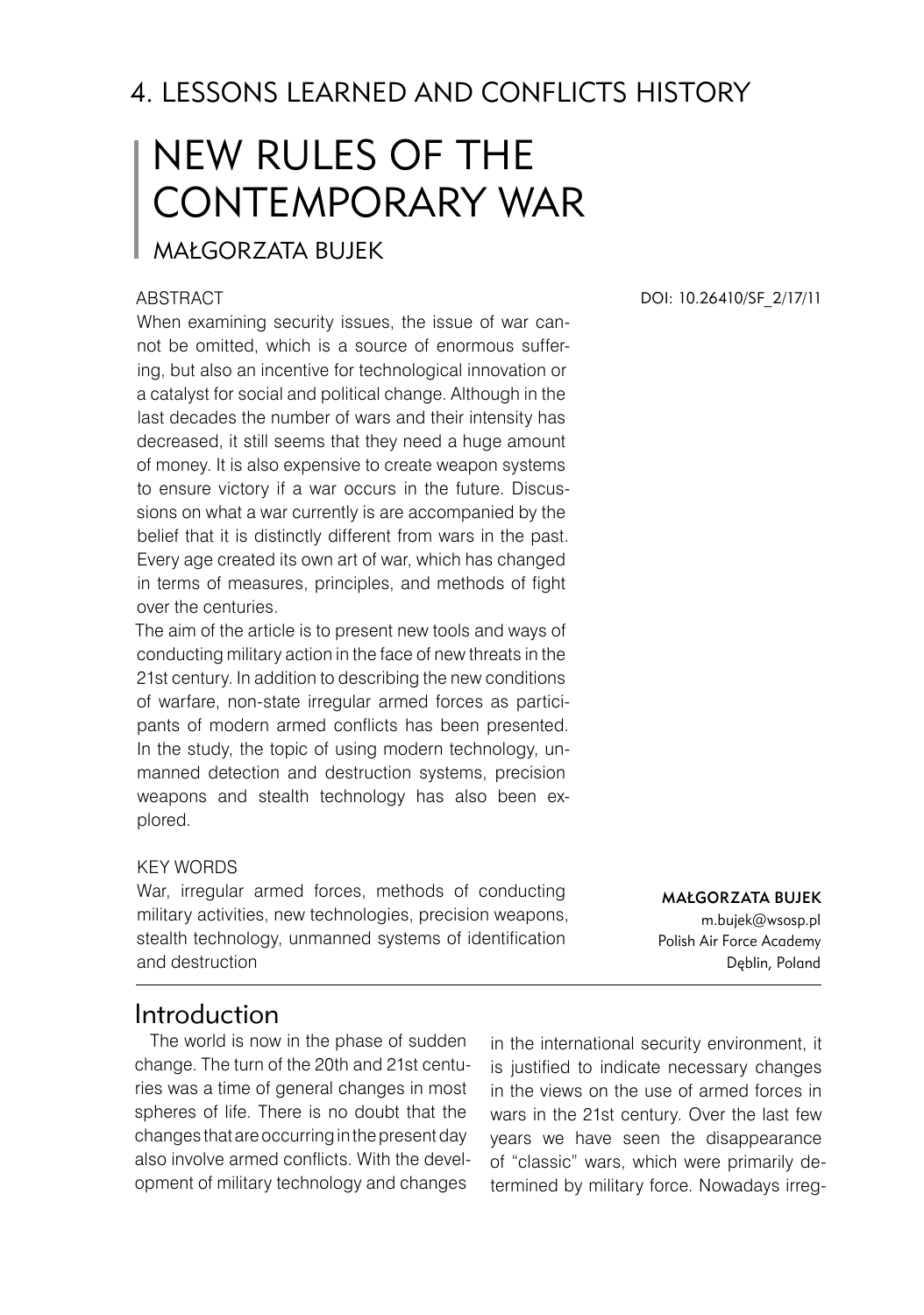ular armed forces have become the new element of armed conflicts and military interventions against them have entered to the global challenges of the democratic world. They are identified as a derivative of new security threats caused, among others, by terrorist organizations, fighting to achieve their goals. Faced with new threats, it was important for international security and the security of individual countries to examine the impact of modern military and information technologies on the nature and form of future armed conflicts and wars. Armed forces have faced the need to revalue their basic, classic concepts and organizational solutions. Battle field parameters are changing, we can see an increase of the combat capabilities of all types of armed forces by increasing the power, range, and precision of the weapon. Information and communication support develops, time to respond to threats is reduced, as well as a number of soldiers, and the use of new technologies and weapons plays a key role.

# Participants of the contemporary armed conflicts – non-state irregular armed forces

Changes in the environment of wars concern mainly new participants in armed conflicts, i.e. irregular forces. In classic wars, it was easy to identify an enemy, to assess his military potential, or his way of conducting military action. In irregular activities, it is very difficult, or often even impossible. When the enemy is irregular forces, the problem is also to define the boards of activity and the distinction between fighting militias and civilians. The irregular wars are also characterised by variable dynamics and intensity. There is no intense fighting with heavy fighting equipment, massive fire strikes or the involvement of numerous troops. This was replaced by a range of asymmetric subjects, measures and impact tools, such as terrorist acts, civilian massacres, ambushes, suicide attacks, cyber-attacks, and even the use of weapon of mass destruction.

The definition – *the irregular forces* is not a new issue in the theory. In the literature of the subject, they are defined as units and formations that are not regular military units and include volunteer units, civic guards and guerrilla formation, subject to the person responsible for their subordinates, and respecting the laws and customs of war<sup>1</sup>. Members of irregular forms must distinguish themselves from the non-eminent population during the combat, and carry weapons openly. In theoretical terms, irregular formations are therefore part of the armed forces, but due to the specific conditions of conducted actions and tasks, they do not function in regular organizational structures, do not have uniform equipment and armament, and use specific tactics<sup>2</sup>. The issue of *irregular formation* requires reference to the *irregular actions* doctrinally defined by the Land Forces Regulations from 2008 as (...) *the type of combat actions conducted by specific means in the opponent's formation by tactical groupings created ad hoc, as required for a situation. These groups can be prepared in time of peace or created ad hoc during the war.*

By identifying an irregular war, it seems reasonable to compare it to a classical war. The obvious difference between a classical war and an irregular war is visible in the method of conducting the war. Significant differences between regular and irregular forces are also evident in the technique and methods of action.

W. Więcek, Taktyka formacji nieregularnych, Zeszyt naukowy AON, No. 2 (95) 2014, p. 175.

Słownik terminów z zakresu bezpieczeństwa narodowego, AON, Warsaw 2002, p. 77.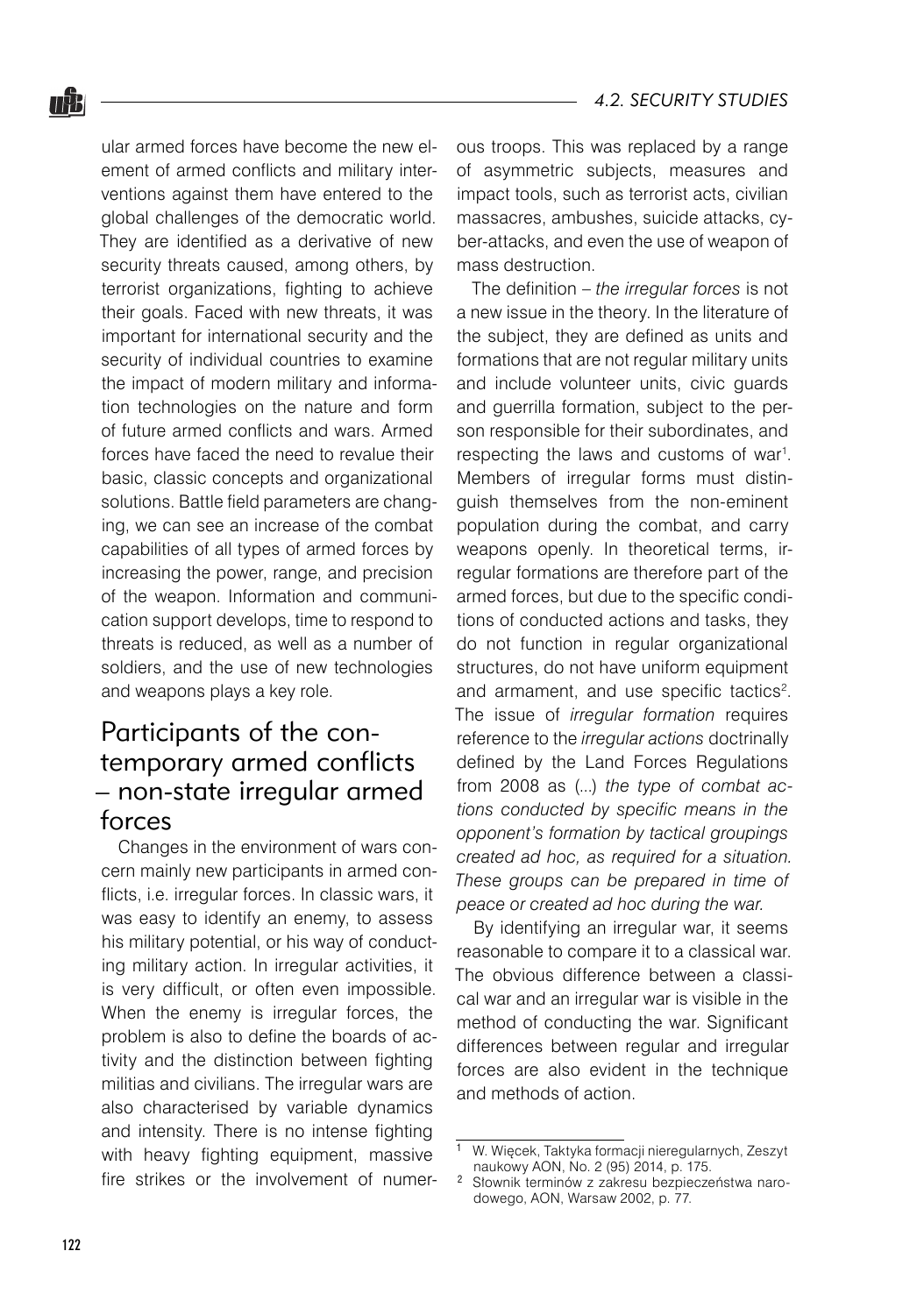|                | Traditional wars                                                                                             | Irregular wars                                                                                                                            |
|----------------|--------------------------------------------------------------------------------------------------------------|-------------------------------------------------------------------------------------------------------------------------------------------|
| Participants   | National armies and block alliances                                                                          | Paramilitary groups, organized criminal groups,<br>mercenaries, parts of the national army                                                |
| Aims           | National or block matters                                                                                    | Gaining identity, ethnic exclusion                                                                                                        |
| Warfare        | Vertical, hierarchical command, meaning of<br>battles, extremist tendencies, advanced military<br>technology | Distracted, directed against the civilian popula-<br>tion, atrocities: rape, starvation, siege, the use<br>of light weapons and landmines |
| Economy of war | Centralized, autarkic, total, full employment,<br>high production                                            | Open, decentralized, low participation, humani-<br>tarian aid, grey market, high unemployment, low<br>production                          |

Tab. 1. Differences between traditional and irregular wars

Source: J. Czaputowicz, Bezpieczeństwo w teoriach stosunków międzynarodowych, [in:] Bezpieczeństwo międzynarodowe, ed. K. Żukrowska, M. Grącik, Teoria i praktyka, SGH-Oficyna Wydawnicza, Warsaw 2006, p. 78.

The basic forms of conducting irregular activities are diversion, liquidation, psychological attacks and ambushes, and thus almost the same as in guerrilla activities. The principles most frequently mentioned in the literature of the subject and at the same time, most important for the operation of irregular forces include initiative, the dissipation of forces and concentration of effort, surprise, mobility, flexibility of actions, avoidance of fighting, knowledge of the area and secret of activities.

From different, both intentional or unintentional reasons, irregular formations do not adopt an organizational structure based on transparent divisions. Depending on needs and capabilities, they may have a distinct hierarchical division, usually very complex or flattened, without a clearly defined higher level in hierarchy. Main representatives of irregular forces as adversaries of the armed forces in the irregular war should include partisans. They are treated as  $[[...]$ participants in armed conflict not belonging to the regular armed forces, operating as a rule, in the hinterland and behind the enemy areas in volunteer units, composed mainly of the local population" . In addition to partisans, there are also terrorists. The fundamental differences between terrorists and partisans are manifested in the ways in which they prepare their attacks (terrorists

attack mainly civilian objects) and the territory of action. The place of dislocation is usually the territory of their own country but also places outside its borders. Attacks are usually made by members of small groups. Terrorists seldom maintain territory over a longer period of time, they only take it over for a very short time. In addition, terrorists are characterized by lack of uniformity and the fact that they do not respect the law of armed conflicts. As far as the guerrillas are concerned, the objects they attack are primarily important government buildings, places of military representation and police. The place of dislocation is the territory of their own country. Attacks are carried out by larger paramilitary and military formations. Partisans maintain a large part of the territory, sometimes they introduce so-called "free zones". They often wear uniforms and may respect the law of armed conflicts.

### New conditions for conducting armed conflicts

The experience of past armed conflicts as well as the principles of martial arts are the basis for developing the rules of fighting by an irregular opponent. As it was previously stated, if the effect of irregular forces can be effective, it must be in line with the principles of effective learning – praxeology. The actions of the irregular forces are

<sup>3</sup> Mała encyklopedia wojskowa, Warsaw 1970, v. 2, p. 572.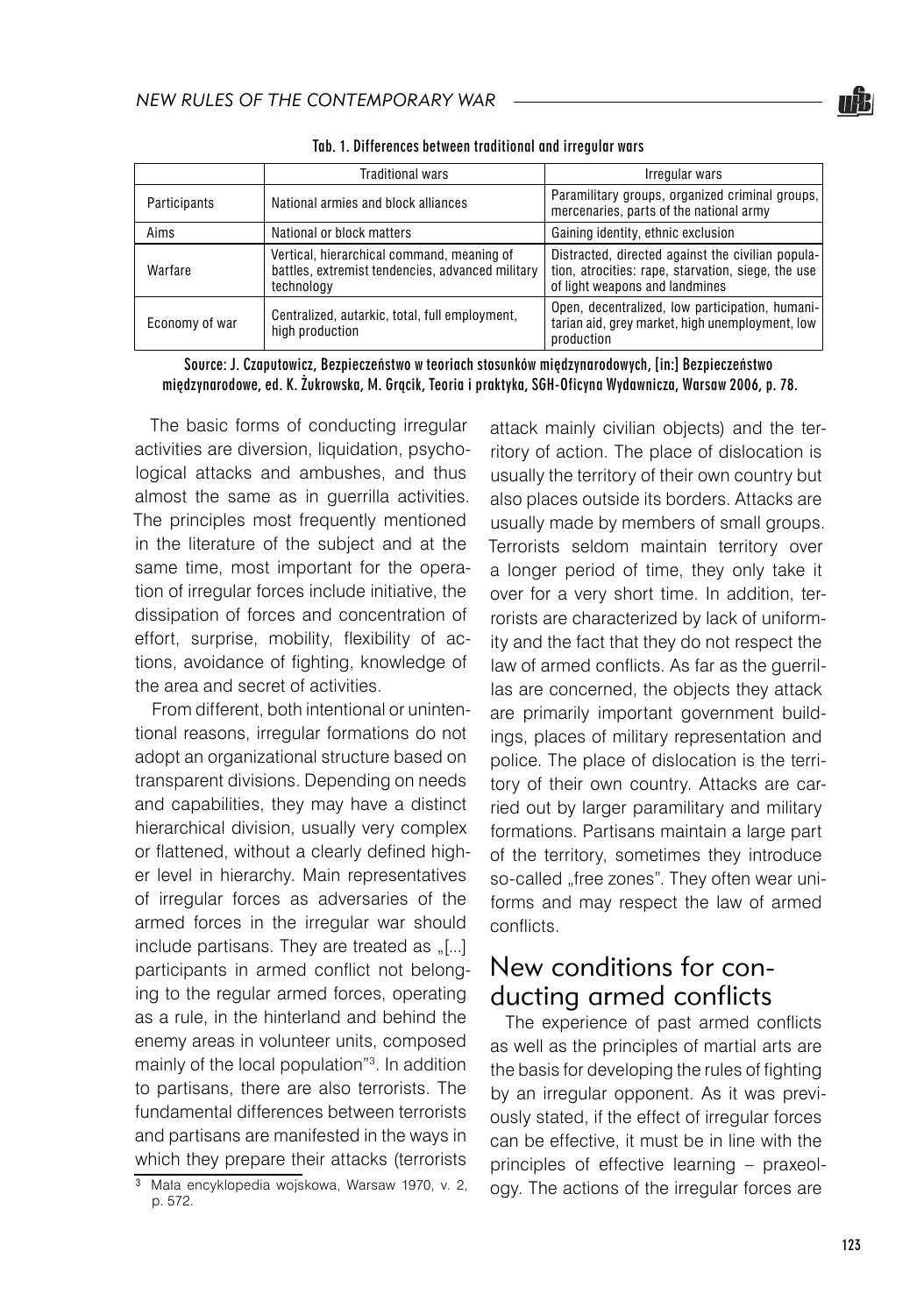based on the conviction that properly used force and stronger will, cleverness and persistence will overcome the much stronger military opponent. Such actions combine the tactics of guerrilla armed struggle with misinformation directed at undermining the enemy's (aggressor) belief in justice and the legitimacy of war $4$ .

nŜ.

Irregular and terrorist activities, used against the state and its structures or against military forces (intervention, occupation) are characterized by:

- large disparities between military and economic potentials of conflict parties;
- different formal and legal status of parties, one party is not subject to international law;
- avoidance of a regular battle (confronta-– tional fight) against the asymmetry of the forces and the threat of incurring losses unprofitable against possible benefits;
- maintaining the initiative by attacking the enemy (people, objects, equipment), with the surprise of place, time, means of attack, the scope of the attack includes critical infrastructure facilities, state power centres and its representatives, cyberspace, blackmail, misinformation, and propaganda;
- a different approach to how the armed forces are used by the involved parties (the overriding aim of the weaker party is to maintain armed activity and a potential threat, take offensive actions in unconventional forms, to involved and non-involved participants; and the aim of the stronger party is to suppress the opponent's activity (or elimination), apply the principles of the law of armed conflicts, protect nonaligned participants, limit the use of force to the minimum necessary);
- specific rules of action: initiative, surprise, dispersion, mobility and the flexibility of –

activities, careful preparation of activities, avoidance of fighting and the secret of action;

- diverse causes of regular force and irregular conflicts (classical ideological, geopolitical, and irregular conflicts – causes in pursuit of obtaining political identity, taking control of the territories without isolating the new state and without building its structures);
- unlimited territorial coverage of irregular activities, such as terrorism<sup>5</sup>. –

The fight of armed forces with irregular forces may last for months or years, but even for decades, and for the possible victory of the latter may come because they may gain advantage gradually in time and space, with the support of the public and the receipt of legitimacy to exercise the authority<sup>6</sup>. A crucial factor that irregular forces need for victory seems to be time. With enough time, irregular forces can be better organized, while with bigger space, these forces can choose where and when they want to fight. If the state hits the overwhelming force, the space allows the irregular forces to retreat and accept the fight only when conditions are more favourable to them<sup>7</sup>. On the other hand, the difficult terrain that restricts the manoeuvrability of the armed forces is, for lightly armed irregular forces, a tremendous opportunity for balancing the disadvantageous in technology, organization and quantity.

After examining the rules of regular forces and the rules of irregular forces, it can be clearly seen that irregular warfare is much different from the classical war. Of course, some ways of fights are very similar. The difference between regular and irregular

J. Karpowicz, Wojny naszych czasów, Zeszyt naukowy WSOSP, No. 2/2014 (23) p. 68.

<sup>&</sup>lt;sup>5</sup> J. Karpowicz, Wojny naszych czasów, Zeszyt naukowy WSOSP, No. 2/2014 (23), p. 69.

A. Wetoszka, J. Nowak, R. Bartnik, Użycie lotnictwa w walce z siłami nieregularnymi, Wyd. WSOSP, Dęblin 2011, p. 36.

A. Wetoszka, J. Nowak, R. Bartnik, Użycie lotnictwa w walce z siłami nieregularnymi, Wyd. WSOSP, Dęblin 2011, p. 36.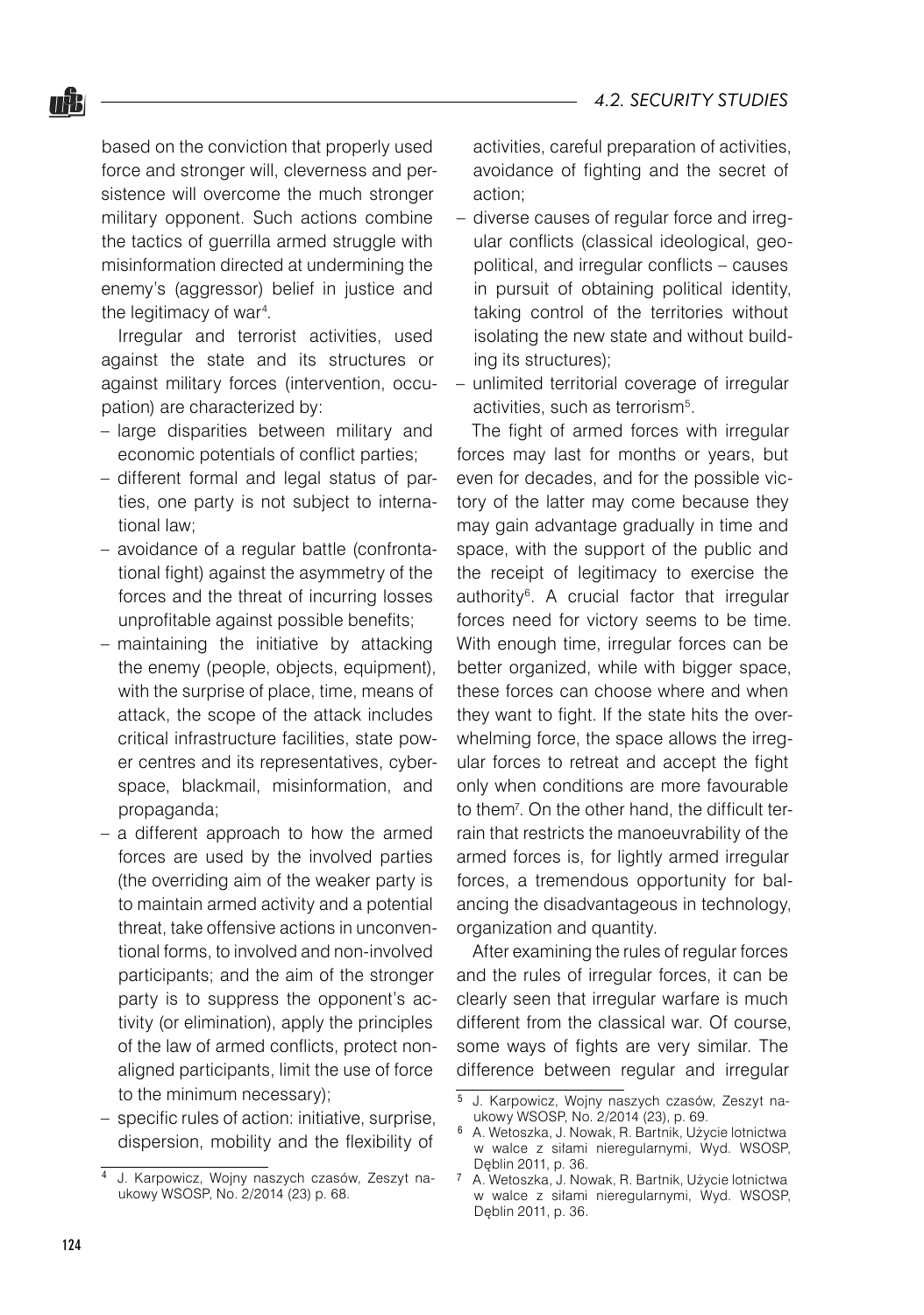activities is mainly about time and regulation of activities. Regular activities are characterized by long-term impact on the opponent and the fact that they are generally run by large military groups. They are always planned and almost always they are run by regular troops of the Armed Forces. Irregular activities are characterized by a short impact period and high mobility of small troops. Breaks between fights are definitely longer than fighting itself. They involve avoiding a frontal clash with a stronger enemy and attacking with surprise, while maximizing the use of defensive terrain and weak elements in the enemy forces. Significant differences between regular and irregular forces are also visible in the technique and methods of action. The weapon in an irregular war can be almost everything. Irregular forces, apart from using conventional weapons, such as small arms, explosives materials, and mortars, often use the unconventional measures, such as traps, exploding buildings and installations, or even passenger aircraft. In their use there can also be portable nuclear charges and various, often very dangerous chemical preparations. The choice of weapon depends primarily on accessibility. It is also important to be effective. In countries where communication infrastructure is well developed, and the availability of various civilian technical devices facilitates the continuous diversification of the means and means of attack, irregular operations are quite facilitated.

## New tools and methods of conducting military action in the face of new threats

The characteristic feature of armed conflicts of the first decade of the 21<sup>st</sup> century is huge disparities between the parties, both in the equipment and technological level of the fighting forces. A regular army,

with open access to technology, supporting governmental political forces, fights with irregular troops that lead the guerrilla warfare and the actions of a rebellious nature. However, despite the crushing prevalence, regular troops face many tactical problems<sup>8</sup>. An irregular enemy uses forms of military action such as directed against legitimate authority, a society that supports that authority and the international forces that try to save the peace, with avoiding decisive military action.

Fighting with the irregular enemy, often referred to as anti-partisan action, is now a rapidly growing martial art. The experience gained during the fight against an irregular opponent makes it easier and allows us to point out certain traits that characterize this type of clash. Fighting with irregular forces takes place on a multidimensional scale and forms several multifaceted relationships in the field of military and non-military activities. We can assume a number of characteristics which can be used to counter this opponent by regular forces in a way adequate to the characteristics determining the rules of operation of irregular forces. The variability of the actions taken to defeat an irregular opponent and their specifications and purpose allow for the identification of several characteristic principles, such as initiative, activity, continuity, speed of reaction, surprise and cooperation.

Fighting in new conditions of armed conflicts and with a new enemy may be conducted not only by the aforementioned methods. It is also run through, for example, searching, chase, getaway, ambush or surrounding of the enemy. Combat tactics will be used depending on the tactical situation, and on the terrain conditions, the nature of the enemy's actions, and the

<sup>8</sup> W. Więcek, Zwalczanie przeciwnika nieregularnego, AON, Warsaw 2010, p. 3.

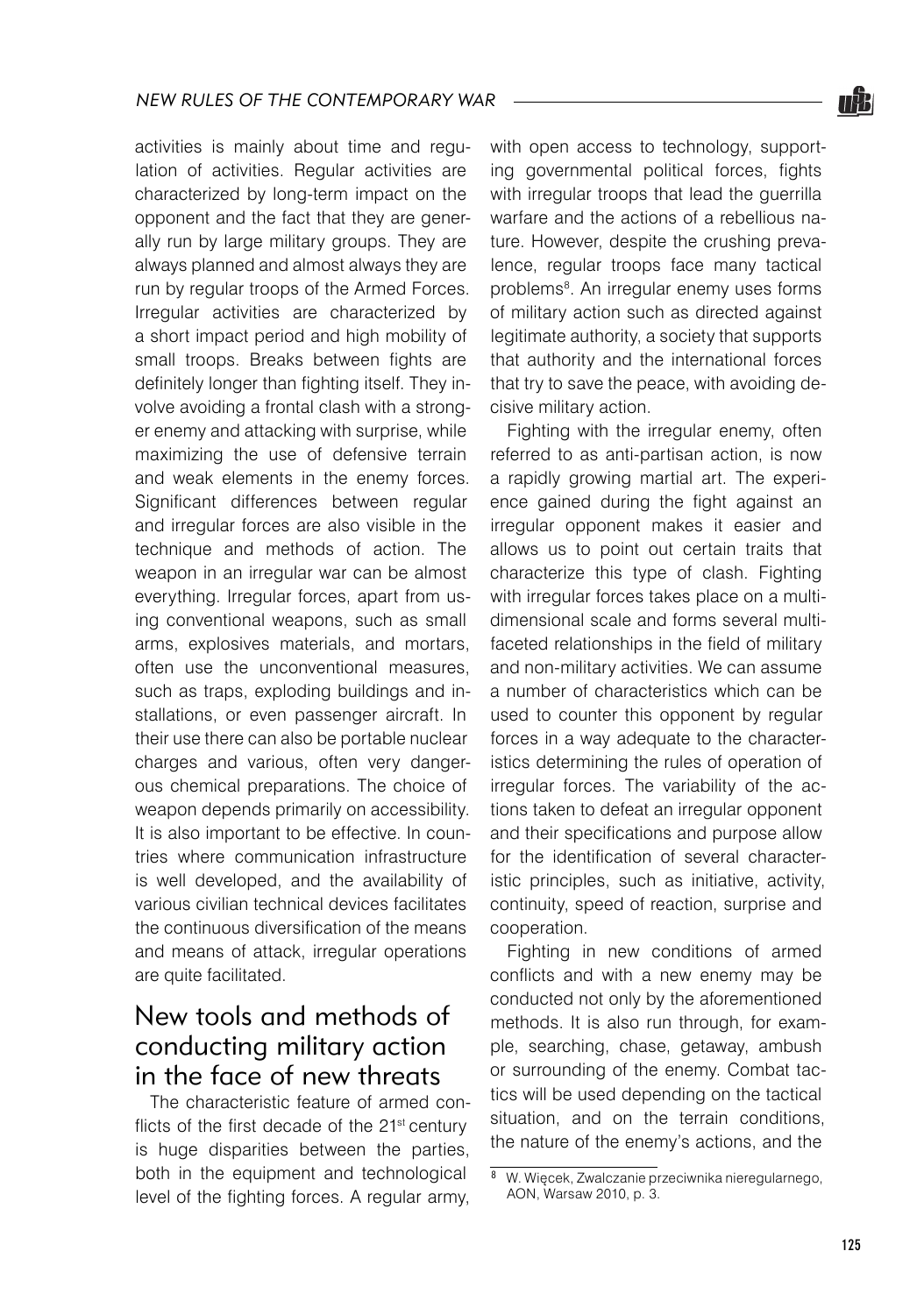#### *4.2. SECURITY STUDIES*

nŜ.

capabilities of the troops. Ways of carrying out activities can occur independently or can be interrelated. In order to function effectively in these types of battles, modern military command systems have the following requirements:

- $-$  the ability to plan activities and make decisions and to transfer them to troops in the best possible way, in the shortest possible time;
- $-$  the ability to choose and use the means and systems of combat in an optimized way to the adopted objective and operating conditions;
- the ability of the subordinate forces to fight and their co-operation and security, adequate to the development of the situation;
- the ability to schedule tasks and control the forces and results of activities to the extent necessary for the planning and response process and to fight with the enemy<sup>9</sup>.

Moreover, in order to effectively counteract irregular forces, programs were implemented to create the necessary tools for armed fight in the form of air-space reconnaissance and attack systems, adapted for selective elimination strategies.<sup>10</sup> Wars in these environments require adaptation of some of the armed forces to the new military, organizational, training, equipment and command conditions. Strategic assumptions about war operations in the environment of new threats show changes both in operational art and in tactics. They are focused on finding new weapons and support systems for the battlefield. The means and tools used in land, air and sea wars are rapidly transformed.

In irregular operations, land forces will probably be forced to fight dispersed in different, even far regions. This will result in the need of adequate information, logistics and combat support. The well-known classical role of indirect attacks and attacks supporting the main forces will very likely continue to be very important also in this advanced new system of armed conflicts. They may include disturbances in the enemy manoeuvres and stopping and destroying their units with precision weapons. All these changes can lead to a very functional and effective counteracting of the new threats. Surely the land army will continually develop and improve its means of action.

Also, the tools of airspace wars are subject of the significant and rapid changes. The increasing technical and technological advancement of modern aircraft makes them extremely useful, particularly in reconnaissance and surveillance operations. And as it is well known, a good recognition is a key part in the course of warfare, and can often determine victory or defeat. So far, air space has been dominated by manned aircraft, and it is inevitable that they will be replaced by unmanned platforms that are difficult to detect. Unmanned aircraft will likely play an increasingly important part in warfare. They will be able to operate without the help of an enemy-guarded airspace for a very long time, and thus can provide a very useful surveillance of a wide area. Unmanned combat aircraft with a long range of operation can be used to detect and destroy targets in critical conditions of devices and communication networks. They can conduct electronic fighting, recognition and precise targeting.

Currently there is a worldwide tendency to move various tasks to unmanned cameras. The technical modernization of the Armed Forces of the Republic of Poland also moves in this direction. In the perspective of year 2030 they are one of the most im-

J. Karpowicz, Wojny XXI wieku, Wyd. WSOSP, Dęblin 2014, p. 248.

<sup>10</sup> J. Karpowicz, Wojny naszych czasów, Zeszyt naukowy WSOSP, No. 2/2014 (23) p. 65.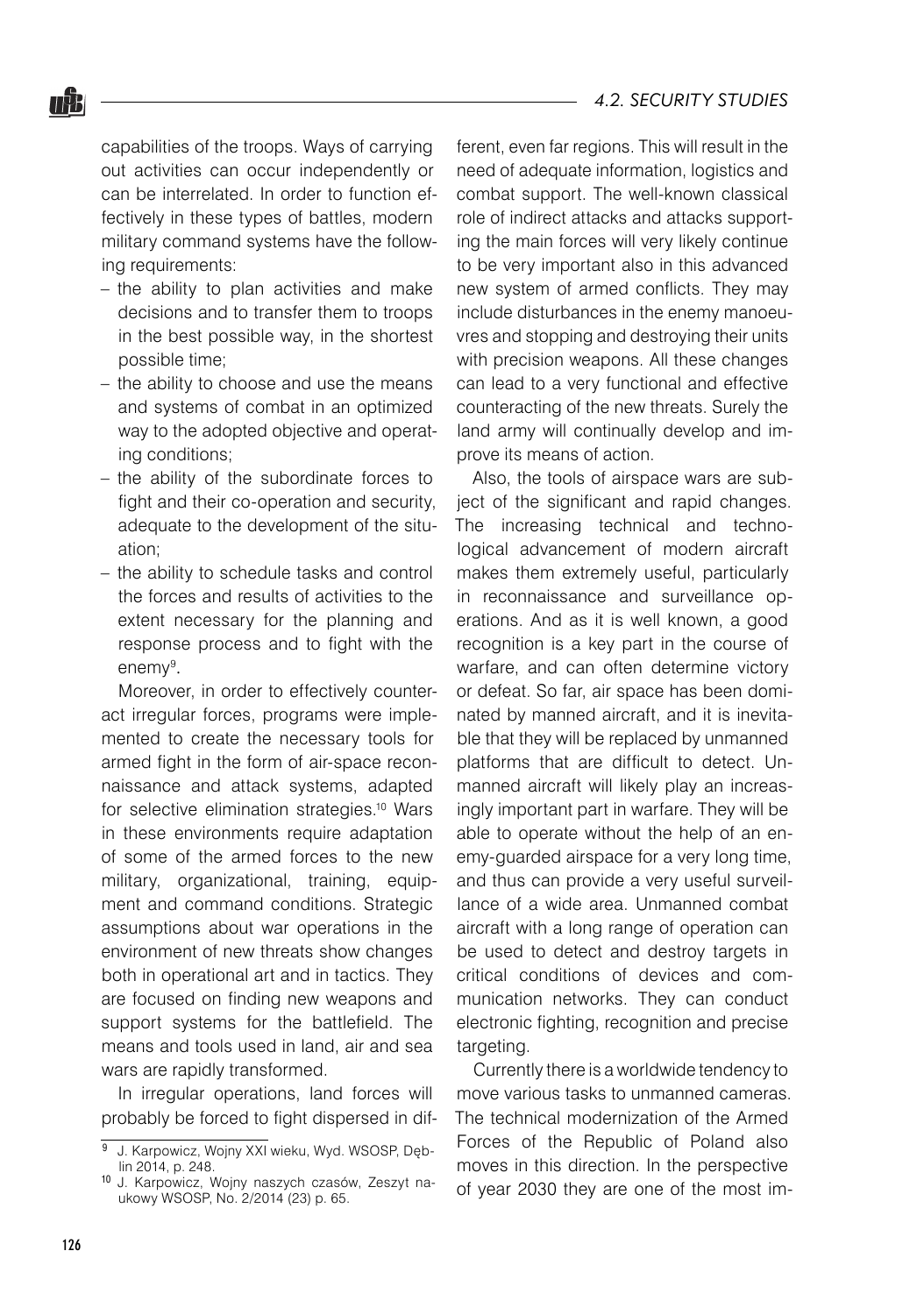portant components of the organizational structure of our Armed Forces. The Armed Forces of the Republic of Poland will have manned and unmanned land platforms (remotely controlled vehicles), air and naval vehicles equipped with modern navigation and sighting systems and precision weapons of destruction, as well as non-lethal weapons of mass destruction<sup>11</sup>. Our armed forces have potential opportunities to use modern combat systems, and in the future the latest advanced flight technology. This also applies to unmanned aircraft. Today unmanned aircraft perform many tasks in the contemporary battlefield<sup>12</sup>.

Work on unmanned aircraft weapon systems is now focused on increasing the precision of bullets, reducing their size and weight, increasing the range of operation and reducing the costs. All of these indicate that these actions will end in the creation of a different BSP-class fleet capable of hitting the air even in favour of single low-level subdivisions. It can be seen among others in the American plan of BSP development in Land Forces, which outlined the necessity of arming of all five groups of unmanned aircraft, with mini- and micro- unmanned aircraft. The work in this area is very advanced and not just in the United States<sup>13</sup>.

Another area of military action is the sea. The ability to dominate on this surface can be ensured primarily by introducing defence missions to the coast and seas of precision manoeuvring missiles and rocket weapons with an extremely wide range and high precision of fire and additionally unmanned aerial, reconnaissance and combat platforms The sea battle will certainly

need to develop systems that will be able to early warning, use advanced technology of surface and underwater sensors, network-connected, both active and passive. The future fleet may be armed with missile ballistic missiles and supersonic missiles and unmanned combat robots. Autonomous unmanned works will perform offensive and defensive mine and reconnaissance operations. In addition, they can be used to take over or deactivate an enemy's underwater intelligence units<sup>14</sup>. The main tasks peformed by the watercraft that carry out clashes at sea are the defence of the coast and the sea, air and sea operations and submarine operations, and in these areas, there will be significant changes and technological improvements.

At this point it is also worth mentioning that an important matter is to direct attention to the links between the economy and the war. The economy has always been a material base for the military. Economic military problems have accumulated with the advancement of the army and the art of war, and distortions and difficulties in support have increasingly affected the functional and efficient operation of military operations<sup>15</sup>. The concept of the commercial-economic war is understood as a set of military and non-military actions aimed at weakening and disorienting the country's economic and defence potential. The reason for doing this type of activity is both political and strategic factors. Such non-military influences are widely used in international relations and are acceptable by the international law16. In the commercial and economic war, it is important to monitor the global rankings of armaments companies,



<sup>11</sup> A. Rurak, Możliwości zastosowania bezzałogowych statków powietrznych, Zeszyt naukowy WSOSP, No. 2/2014 (23) p. 95.

<sup>12</sup> A. Rurak, Możliwości zastosowania bezzałogowych statków powietrznych, Zeszyt naukowy WSOSP, No. 2/2014 (23) p. 96.

<sup>13</sup> A. Truskowski, Bezzałogowy aparat latający – efektywność i zagrożenie, Zeszyt naukowy WSOSP, No. 1/2015 (24), p. 127.

<sup>14</sup> J. Karpowicz, Wojny XXI wieku, Wyd. WSOSP, Dęblin 2014, p. 265.

<sup>15</sup> M. Skarżyński, Z historii wojny gospodarczej, [in:] Współczesna wojna, handlowo-gospodarcza, J. Płaczek (ed.), Wyd. Difin, Warsaw 2015, p. 15.

<sup>16</sup> J. Płaczek (ed.), Współczesna wojna, handlowo-gospodarcza, Wyd. Difin, Warsaw 2015, p.11.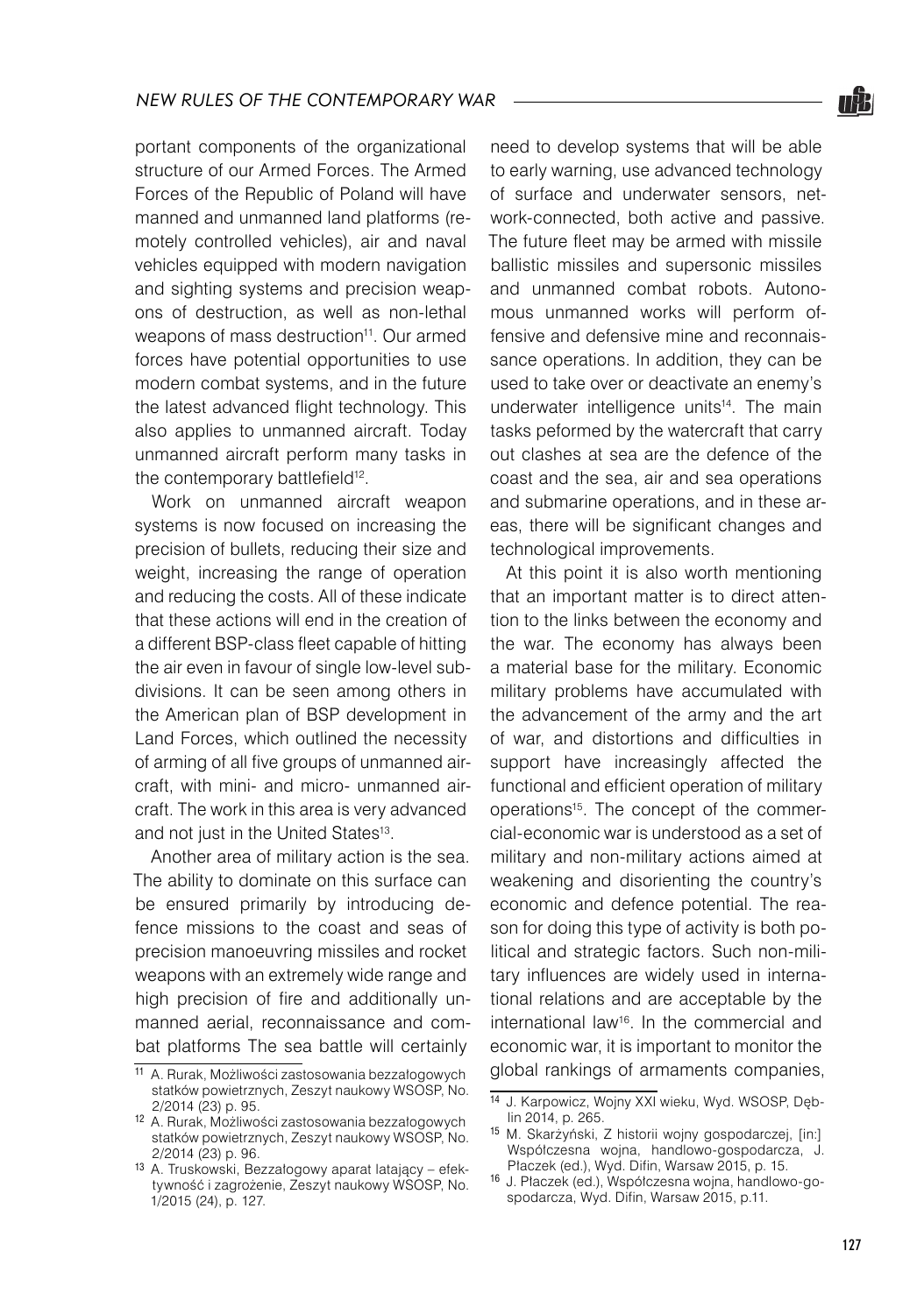*4.2. SECURITY STUDIES*

which allows for observing the changes in the organizational and ownership structure of the defence sector of a given country or group of countries<sup>17</sup>. The ranking created by the SIPRI (Stockholm International Peace Research Institute) examines the medium-term trends of the defence sector in all notified countries except China (no data available). The latest ranking released in 2015<sup>18</sup> proves the many years of dominance in the global armaments market of companies from the United States and Western Europe. These are the manufacturers of state-of-the-art weapons systems on all types of platforms: marine, land and air, and in the future, they will undoubtedly develop their systems also in space.

## Modern technologies and types of weapons

Today's state armed forces have been prepared and organized, mainly for armed conflict in interstate conflicts. Combating the non-state participants of conflict includes many other challenges, both in terms of combat measures as well as their range. Combat methods and of course costs are also important. The development of previously known weapons is evident, but the frequency of introducing new combat measures is also increasing. A rapid development of precision weapons, aerial and space reconnaissance, the development of modern stealth technology, and unmanned detection and destruction systems can be noted.

# Weapons and precision ammunition

Combat systems that provide detection, tracking, targeting, and target destruction are the indispensable elements of the contemporary battlefield. The development of this type of system has led to the search for

ever more effective long-range weapons. The development of means for detecting objects in the air and at sea allows, above all, for avoiding surprise, gives the initiative, and the advantage of the party that will first detect its enemy. A new generation of offensive guided weapons, including bombs and missiles, was equipped with electrooptical, laser or electromagnetic radiation self-healing detection systems. These weapons, at first not with a long range of action, turned out to be very accurate and allowed the tactical forces to attack a wide range of targets with the highest precision.

The use of targeted ammunition began during the Vietnam War. At that time, about 1% of this ammunition was used in relation to all combat measures. The Gulf War already yielded 9% of the consumption of targeted ammunition, whose accuracy increased several times. The airspace war in the Balkans demonstrated the superiority of precision weapons over the gravity. In these activities, the consumption of this type of ammunition was already 69% of the total combat capacity.

In the future wars, the forecasts show a significant advantage over the use of weapons and precision in warfare, reaching up to 90 percent. The key technological and strategic trends described in the *Theater Warfare 2020* concept were as follows:

- weapons and nuclear deterrence will continue to be needed at a strategic level;
- conventional wars will be conducted be-– low the strategic level;
- targeted precision weapons will be the basis of the offensive potential, and will not dominate defensive actions;
- stealth technology is widely defined, and not only remains important, but it may become a central survival factor in the Centric Data Communication of the battlefield based on ammunition<sup>19</sup>. –

<sup>17</sup> Ibidem, p. 394.

<sup>18</sup> https://www.sipri.org/databases/armsindustry, (accessed 04.10.2016).

<sup>19</sup> J. Karpowicz, Wojny XXI wieku, Wyd. WSOSP, Dęblin 2014, p. 95.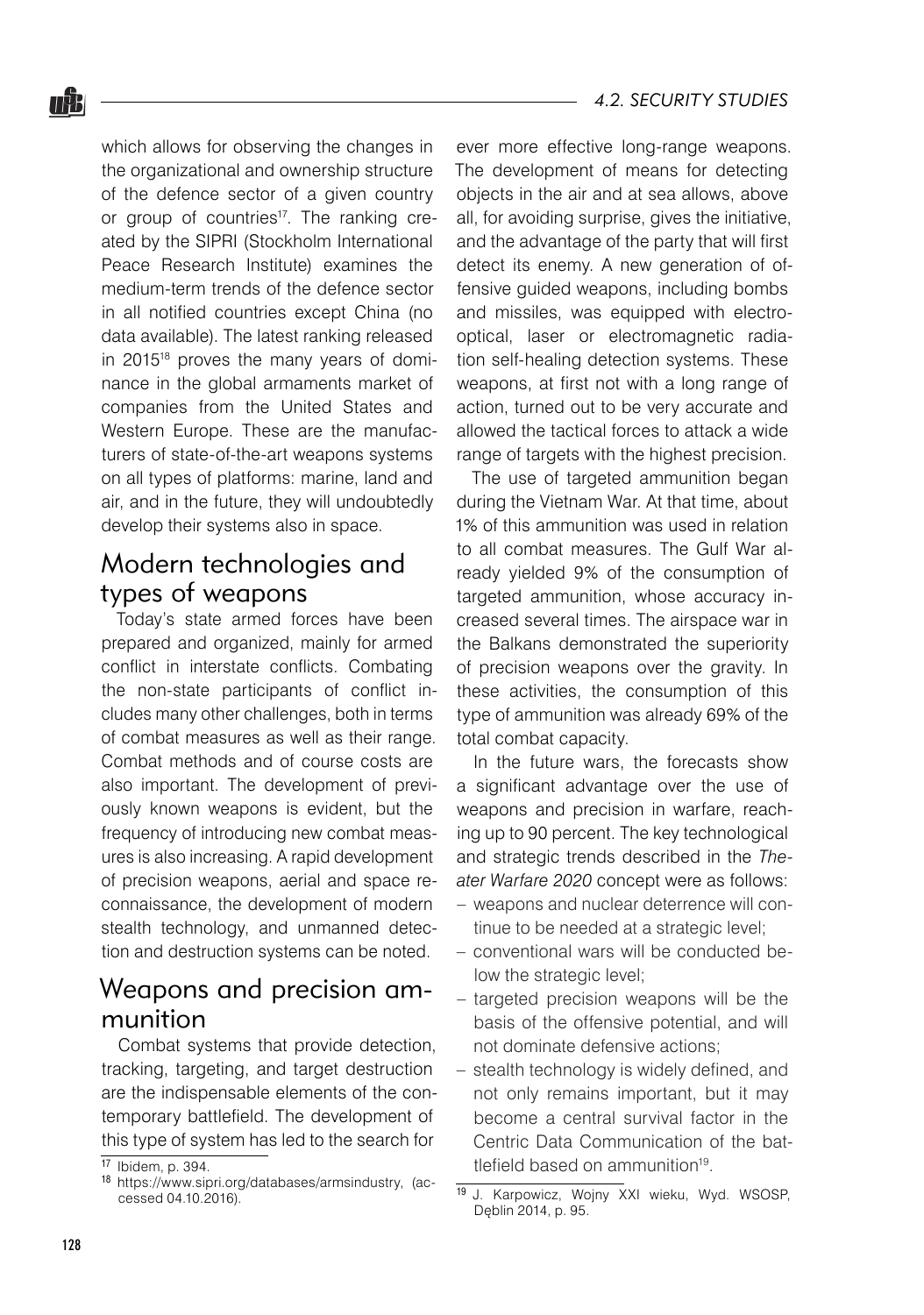Precision-Guided Munition (PGM) and *Crius* maneuvering munitions during the last decades of the twentieth century were among those often used in wars. Precision-Guided Munition is a homing missile capable of receiving and transmitting data in-flight, enabling the co-ordination of a missile's accuracy by verifying the target's real-time coordinates and even changing the attacking object when a more cost effective target is detected. *Cruise* missiles can fly at low altitudes, even below the lower limit of the radar beam, and in some cases, hide behind obstacles. Missiles with new hiding functions will be even less visible for radar and infrared detectors. Modern missiles can be programmed to approach and attack targets in the most effective way. Many missiles can, for example, attack simultaneously from different directions. In addition, LACMs may use in-flight circumvention of areas of danger to get safely to their destination, thus avoiding radar and anti-air defence installations<sup>20</sup>.

Moreover, new measures and recognition systems and combat management tools have far fewer restrictions on time, less time to set aims, generate co-ordinates, and plan attacks. In the last quarter of the century, solid objects and devices can be quickly and efficiently attacked using modern PGM. In view of these trends, high-mobility mobile targets, such as large mechanized units and surface vessels – are likely to become increasingly vulnerable to detection and thus easier targets for attack.

# Stealth technology

The stealth technology is probably not new anymore. Even the first military planes used camouflage and flew low over the ground so that they would not be detected. Over the years, the detection of objects such as the bombers B-2, F-117, Sea Shadow, F-22, F-35 or YF-23 Black Widow II fighter jets has consistently declined. Stealth technologies are widely used in aviation because this military aircraft must perform a silent recognition or unnoticed attack. More and more often they are also used in the navy, and the latest combat ships, thanks to the technologies they use, are often able to escape quickly from the watchful eye of the radar.

The most important element of military invisibility is shape and suitable material. Stealth aircraft have a special shape that can suppress or rebound electromagnetic waves in the right direction so that they cannot return to the source. Stealth aircraft are therefore devoid of any protruding parts – its outer surfaces do not even have the slightest bumps or hollows. The hull of the airplane is built of a number of neatly connected flat structures that produce minimal radar echoes and dissipate radiation. Without proper modification of the plane shape, radar waves will not be dispersed and will return to the opponent who knows who he is dealing with. That is why many modern battle planes use mostly flat or sloping surfaces. It is also important to use materials that absorb radar (RAM). Without them each plane will be completely defenceless and completely exposed to the fire of the enemy. One of the most detecting items of the aircraft's elements is the radar, however with the masking of its traces, you can more or less deal with it. The greatest challenge, however, is the enormous amount of heat accumulated around the engine or emitted by friction, or even the simplest electronics. That is why the exhaust nozzles of F-22 and B-2 planes are so flat that they can partially dissipate heat. Builders rely on the implementation of a similar system in the latest F-35, which due to budget cuts, has been equipped with traditional nozzles. Here, however, there is another possibility, that



<sup>20</sup> Ibidem, p. 100.